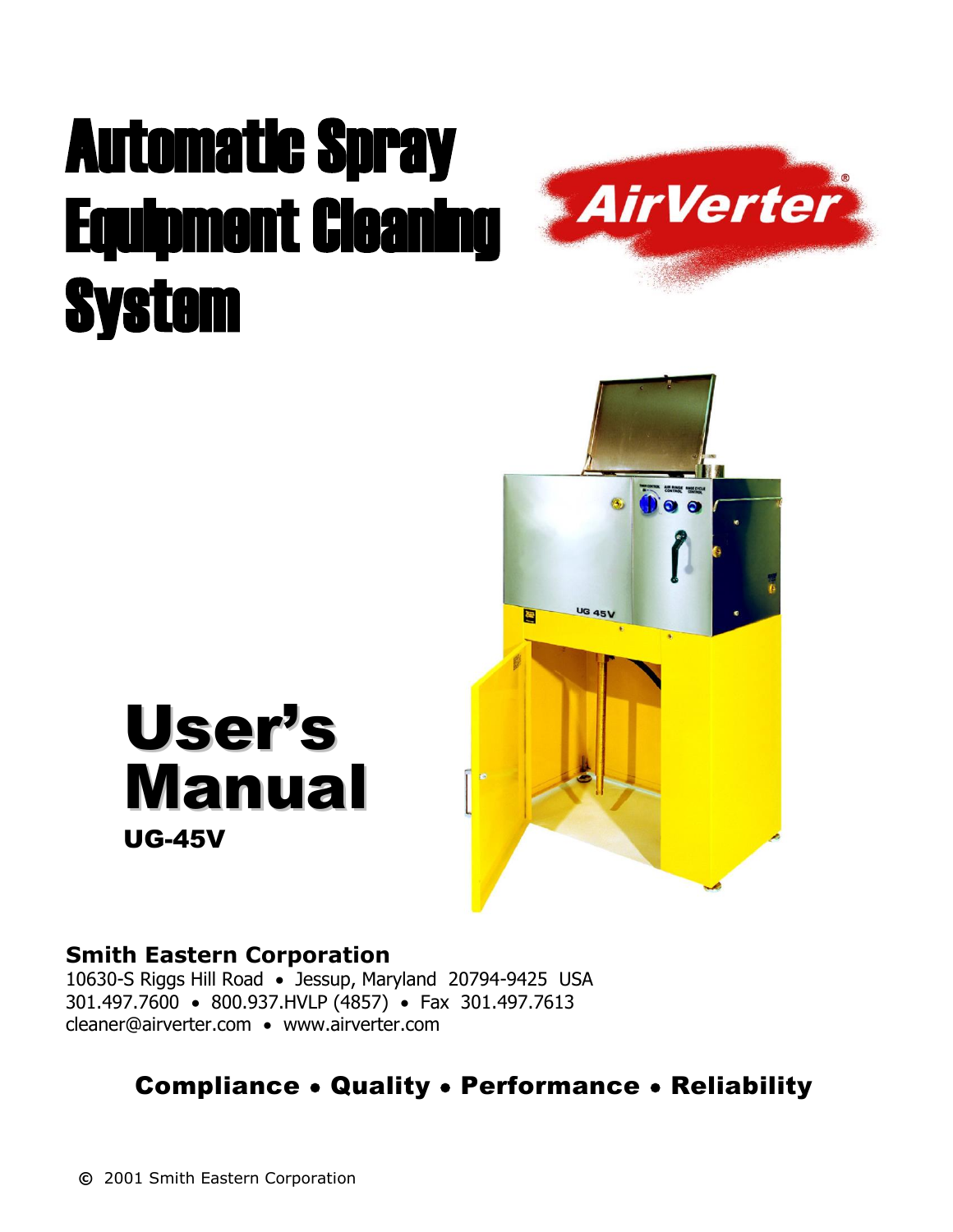# **Please Read This Owner's Manual** *BEFORE* **Using Your Automatic Spray Equipment Cleaning System**

**DO NOT OPERATE THIS EQUIPMENT WITHOUT USING PROPER PERSONAL SAFETY EQUIPMENT INCLUDING RESPIRATOR, GOGGLES AND SAFETY CLOTHING. OBSERVE ALL PRECAUTIONS RELATED TO SPRAYING.**

#### *WARNING*

**THIS EQUIPMENT IS OPERATED USING PRESSURIZED AIR. ALWAYS DISCONNECT THE SYSTEM FROM AIR AND FLUID HOSES AND DEPRESSURIZE SYSTEM PRIOR TO ANY MAINTENANCE OR DISASSEMBLY PROCEDURE.**

#### **WARRANTY**

Smith Eastern Corporation warrants to the Purchaser that the Automatic Spray Equipment Cleaning System is free from defects in material or workmanship under normal use and service for a period of twelve (12) months from the date of purchase. Should any failure appear during this period, Smith Eastern shall, if given prompt written notice by the Purchaser, correct such nonconformity by repair or replacement of the nonconforming part, F.O.B. Smith Eastern's repair facility. Repair parts are warranted for ninety (90) days from the date of shipment, but repairs or replacements to original equipment shall not renew or extend the warranty period of such equipment. Equipment and parts furnished by Smith Eastern but manufactured by others shall be limited to the warranty offered by the manufacturer thereof.

Smith Eastern reserves the right to limit this warranty in cases of misuse or abuse. Any modifications to equipment or recommended procedures will void the warranty.

The foregoing warranty is exclusive and in lieu of other warranties of quality or performance, expressed, implied or statutory, including any warranties of merchantability or of fitness for a particular purpose.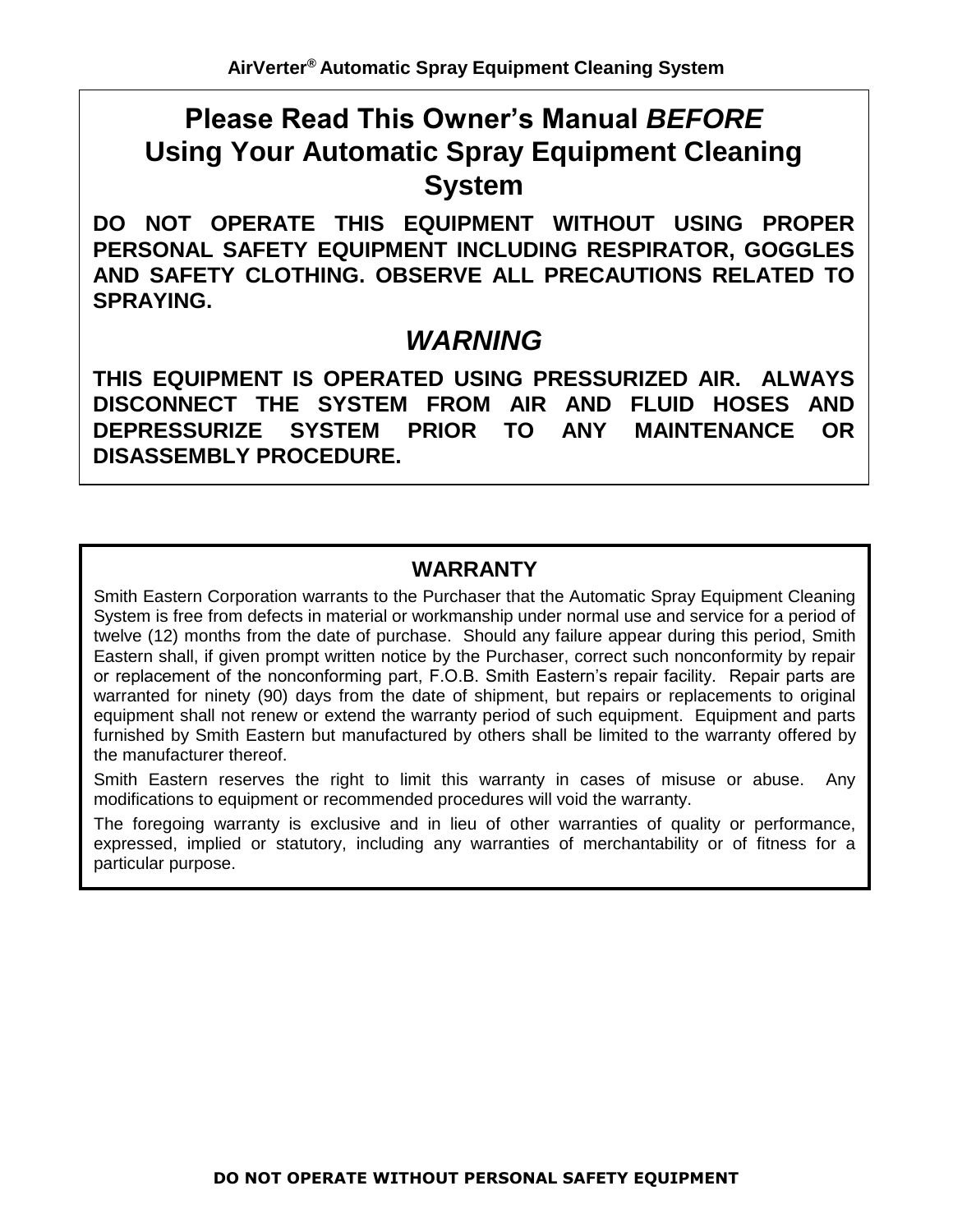#### BEFORE USING

- 1. Carefully inspect the shipping carton for any signs of transport damage. Damage to the transport carton often indicates damage to the unit inside. In case of damage call 1- 800-937-4857 for instructions.
- 2. Carefully remove the equipment from the shipping carton by opening the bottom flaps and sliding the carton up over the machine.
- 3. Check the equipment immediately and carefully to insure that it is not damaged, particularly the adjustable legs on the bottom of the unit. Report any damage to the carrier without delay to initiate claim procedures. Smith Eastern Corporation is not responsible for damage to the equipment after it leaves our warehouse.
- 4. A Serial Number Label complying with applicable Marking and Labeling System Standards is permanently affixed to the inside back of the base cabinet door. Vital

information, such as Serial Number, Model Number, Air Supply Specifications, etc. is clearly marked on the label.

- 5. Check to ensure you received the following accessories:
	- a. Operating Manual (1)
	- b. Trigger Holding Clamp (3)
	- c. Air Inlet Cap (3)
	- d. Nozzle Adapter (1)
	- e. Moisture Filter (1)

*All items listed above are packaged in a sealed clear plastic bag.*

6. This manual is a very important document for the safe and effective operation of this equipment. Carefully read this manual before operation. Keep this manual close at hand so that it is readily available as required.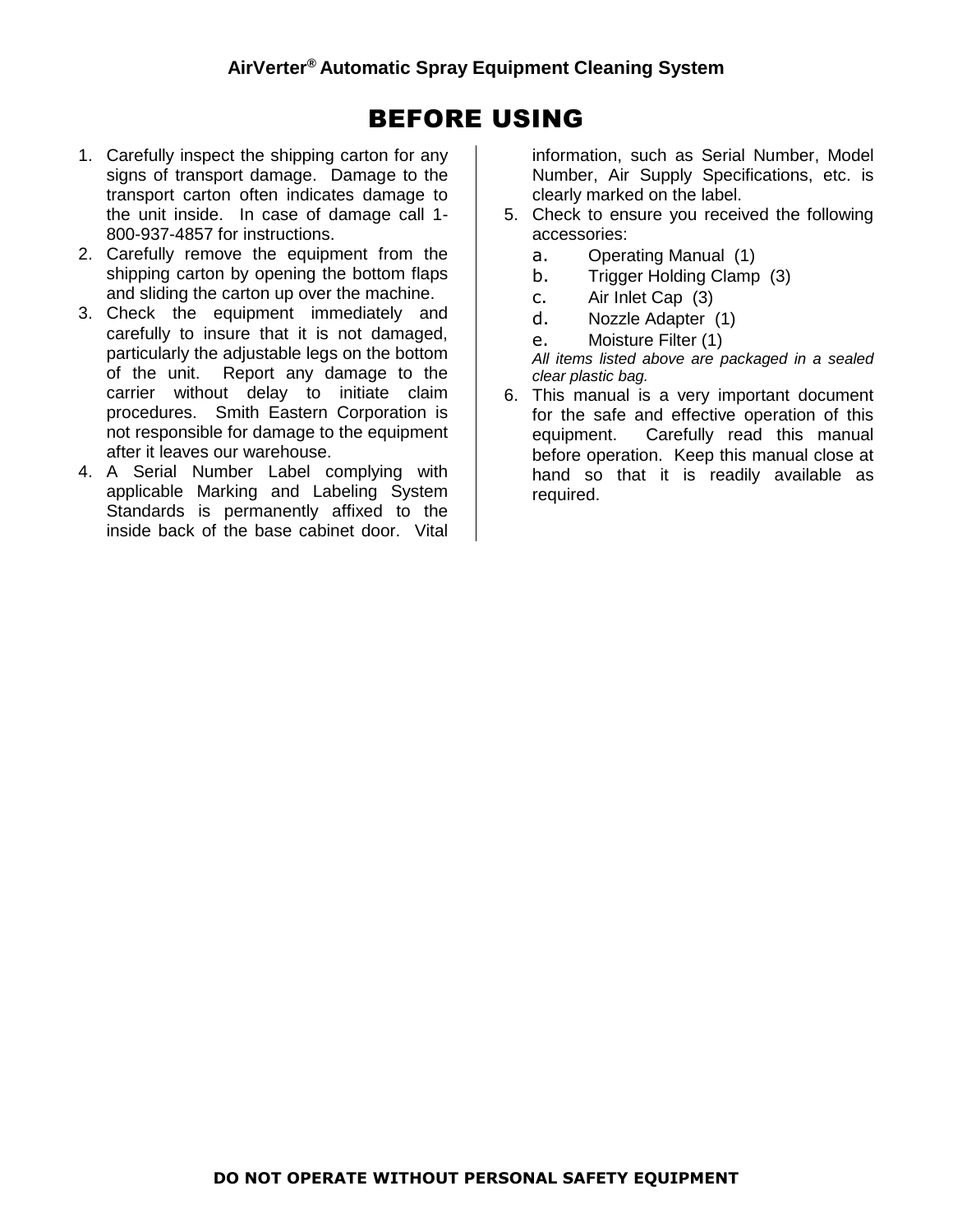#### EQUIPMENT SET-UP

- 1. Position the unit in a well-ventilated area.
- 2. Select the installation position so that the unit is not near sparks, open flame, or a source of heat.
- 3. Set the Adjustable Legs to suit floor level and solvent container height.
- 4. Connect Ground Wire firmly to the bare surface of a grounded metal object.
- 5. The Air Inlet Fitting is located on the right side of the unit. Connect the air supply firmly to the Air Inlet Fitting (1/4" female threads) and ensure there is no air leakage at the connection.
- 6. The compressed air supply must be free of water, dust, grease, and other foreign material, and the air pressure must be at least 85 P.S.I. **Smith Eastern Corporation recommends the use of an inline moisture separator filter.** To prevent damage to the Diaphragm Pump and internal air pressure regulator had been installed to limit the air pressure to precisely
- 7. Maintenance when service or maintenance is required, be sure to disconnect the air supply or release pressure at source.
- 8. Open the door of the Base Cabinet.
- 9. Check to ensure the Drain Valve Handle located under the Cleaning Tank is in the open (vertical) position.
- 10. Prepare two 5-gallon pails of clean, good quality gun cleaner solvent, one full and the other containing 3 gal. The full pail goes to the right in the cabinet and the other on the left. Remove Spout Caps.
- 11. Inside the cabinet you will see two pipes strapped together, the Suction Pipes and the Rinse Pump. Cut the straps holding them together. Do not cut the other straps holding the black and blue tubes together.
- 12. Disconnect the Suction Pipes from the Drain Valve by pushing the gray button and bring both pipes outside o the cabinet.
- 13. Insert the Rinse Pump into the full solvent pail.
- 14. Move the pail into the Base Cabinet on the right hand side.
- 15. Insert Siphon Pump Assembly into second solvent pail through top spout. Models with a manual wash brush also have a tube to supply the brush. The tube must be inserted through the lid of the left (wash) pail.
- 16. Place second solvent pail under the Drain Valve and connect Quick Coupler of Siphon Pipe Assembly to Male Connector.

# Efficient Use of Gun Cleaner

Always clean spray guns and other painting equipment after use while the paint is still wet. To keep the spray gun cleaner operating efficiently, replace contaminated solvent and clean or replace filters regularly. Dirty solvent will decrease the performance of the equipment.

# OPERATING INSTRUCTIONS

- 1. Before cleaning, remove excess paint from spray guns, cups, paint pots, and hoses.
- 2. Open the lid of the cleaning tank fully.
- 3. Always place paint pot upside down over the center spray post and paint cups upside down over the low spray jets that protrude through the work screen.
- 4. Release air cap of spray gun two full turns and lock trigger in open position with a trigger lock spring.
- 5. Install spray gun onto appropriate cleaning nozzle with gun facing corner jets.
- 6. Guns can be washed with or without air cap installed. The air cap can be stored inside the cleaning cabinet.
- 7. The cleaning tank is not recommended for the storage of spray guns.
- 8. Press the Air Flush Button for no more than 2-3 seconds. Excessive use of the air flush will cause solvent loss through atomization.
- 9. Although the rinse function may be used repeatedly, wait 30 seconds for the Rinse Pump to fully recharge.

#### **DO NOT OPERATE WITHOUT PERSONAL SAFETY EQUIPMENT**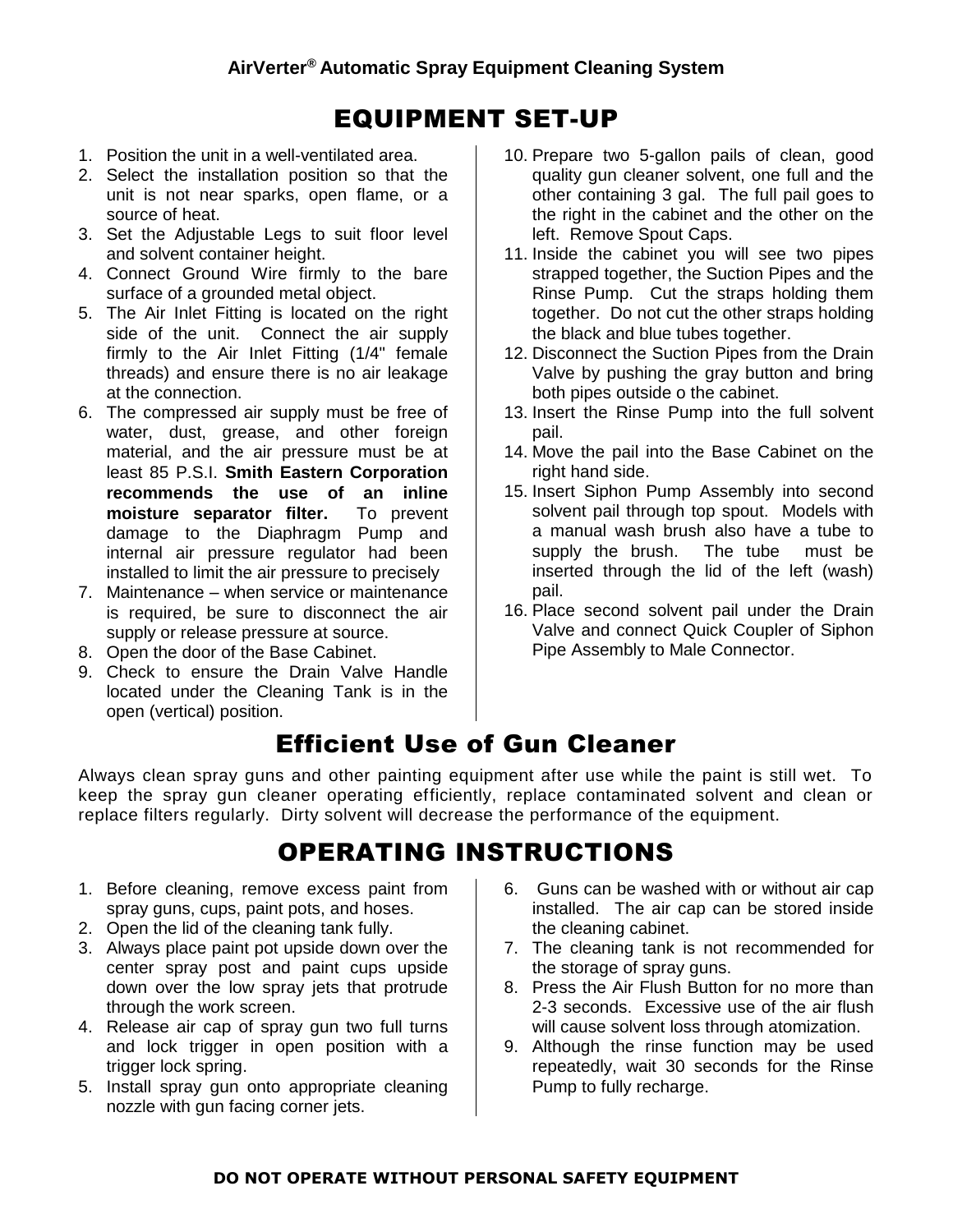$\perp$ 

10. After the cleaning operation has been completed, remove guns and paint cups

from the cabinet, and wipe dry.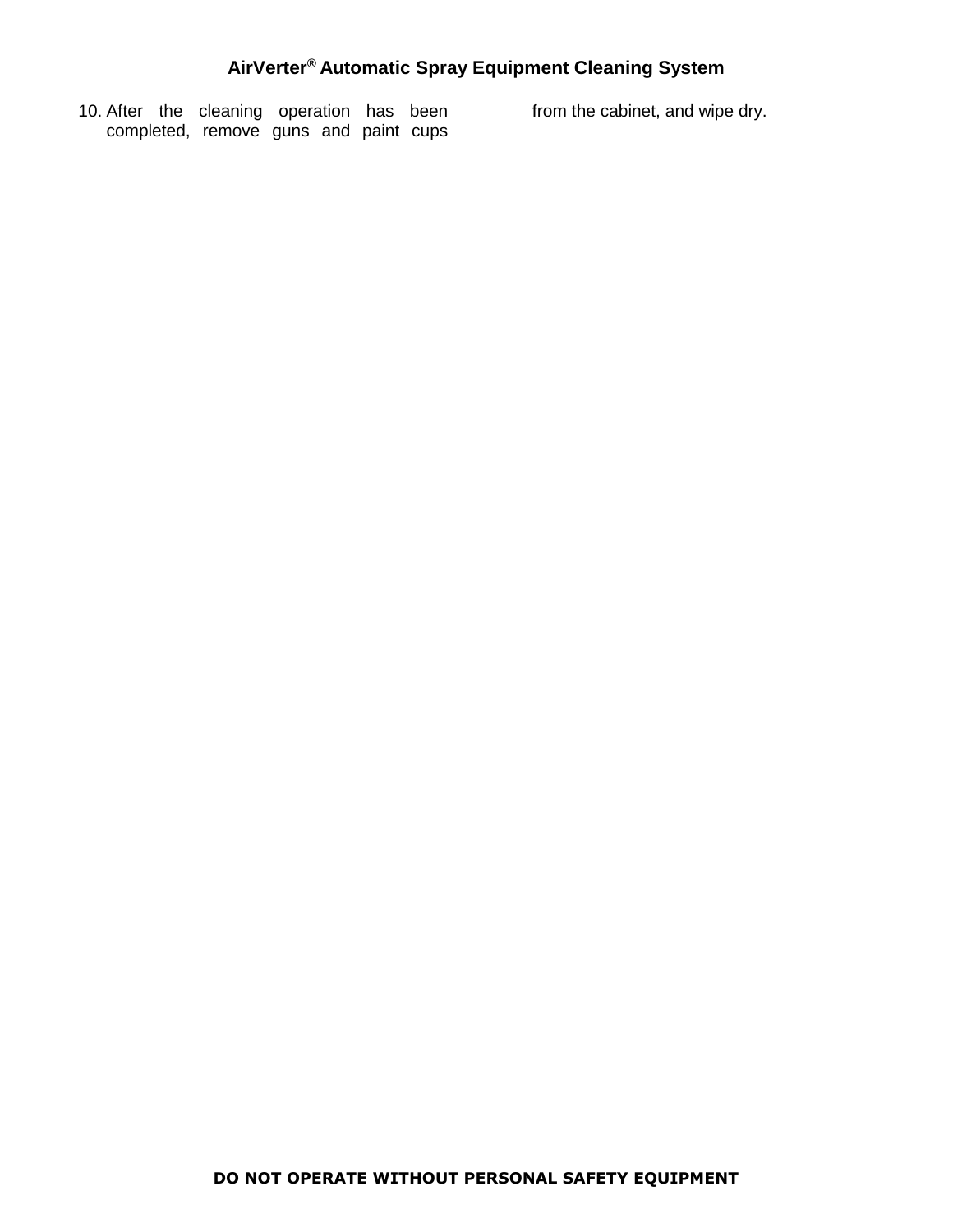#### **Cleaning Spray Guns and Cups**

- 1. Set the valve handle to "equipment" (vertical).
- 2. Any paint left in the gun, cup, or paint pot should be emptied into a waste paint container for proper disposal.
- 3. Lock trigger of paint gun in open position with the trigger lock spring provided.
- 4. Open lid of cleaning tank and install adapter nozzle onto taper nozzle.
- 5. Fit paint inlet of spray gun onto nozzle adapter.
	- a. The flexible nozzle adapter may be used to clean a spray gun by fitting a taper adapter into the paint inlet of the flexible adapter.
- b. Paint cup of gravity or siphon type sray gun may be cleaned by placing it upside down over the taper nozzle and spray jet.
- 6. Close the lid and turn Timer Knob clockwise to start wash cycle. The automatic wash cycle is complete in about 45 seconds.
- 7. Push Air Flush Button for about 3 seconds to send air through inside passages of spray gun and to inside of paint cup. This helps flush out contaminated solvent.
- 8. Push Clean Rinse Button for about 5 seconds to rinse inside passages of spray gun and paint cup with about 100cc of clean solvent. The solvent is followed by a flow of air for extra cleaning.

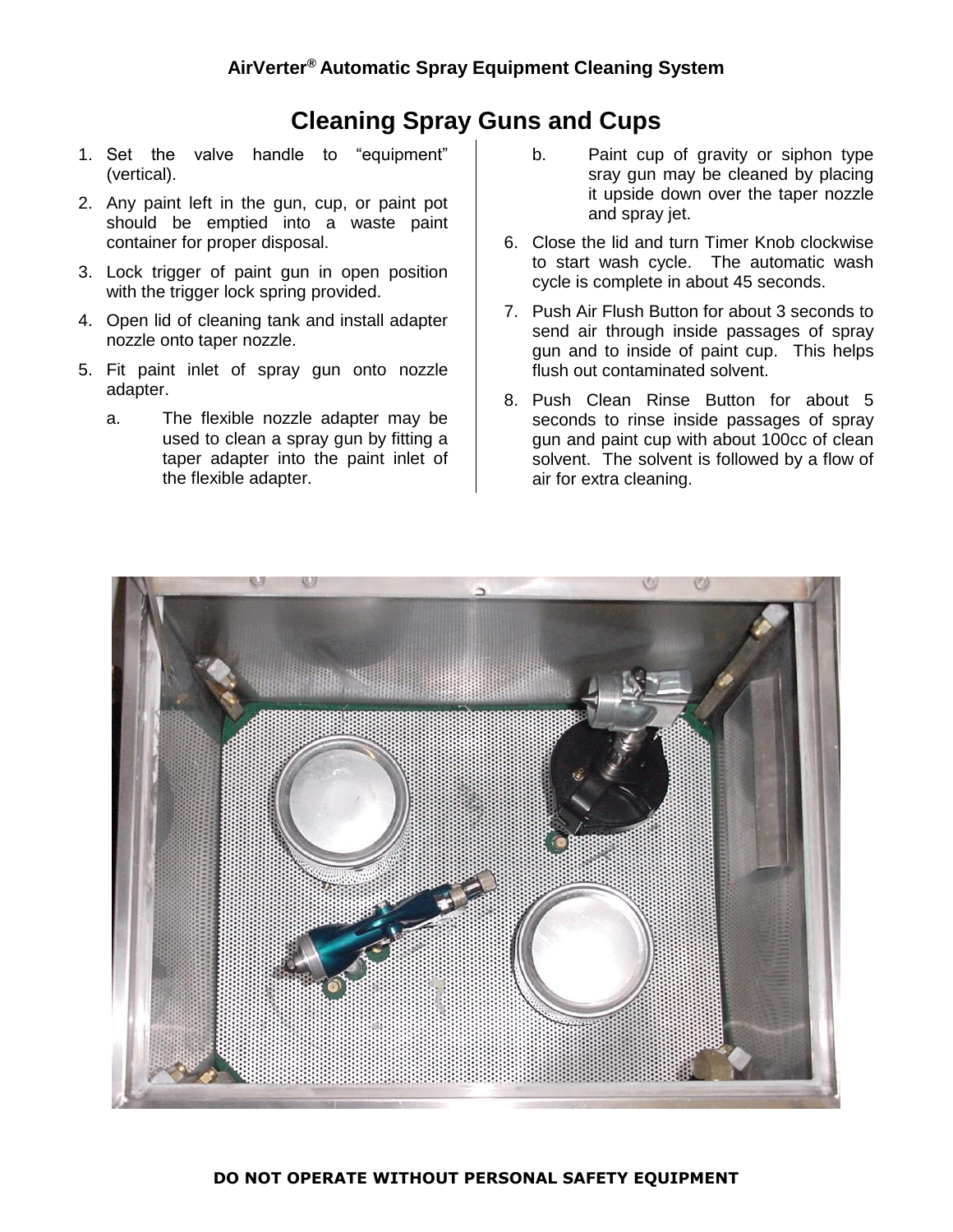#### **Cleaning Paint Feeder Hose**

This equipment can clean a Paint Feeder Hose up to 100 feet long. Inlet and outlet fittings are  $\frac{1}{4}$ " NPT female threads. If the hose to be cleaned is fitted with a quick connector, you should install matching Male and Female Quick Connectors to the inlet and outlet fittings before starting the hose cleaning operation.

- 1. Set the handle to "Hose" cleaning (horizontal) position.
- 2. Connect one end of the hose to the outlet fitting, located at the right side of the unit.
- 3. Connect the other end of the hose to the inlet fitting, located at the upper front of the tank.
- 4. Turn Timer Knob to start wash cycle. The wash cycle stops automatically in about 45 seconds.
- 5. Make sure both ends of the hose are connected firmly and that no solvent is leaking at the connections.
- 6. Push the Air Flush Button for about 3 seconds to send air into the pot to flush out contaminated solvent.
- 1. Press Clean Rinse Button for about 5-7 seconds to rinse the pot with about 100cc of clean solvent. This is followed by a flow of air for extra cleaning.
- 2. Disconnect the hose from the inlet and outlet fittings.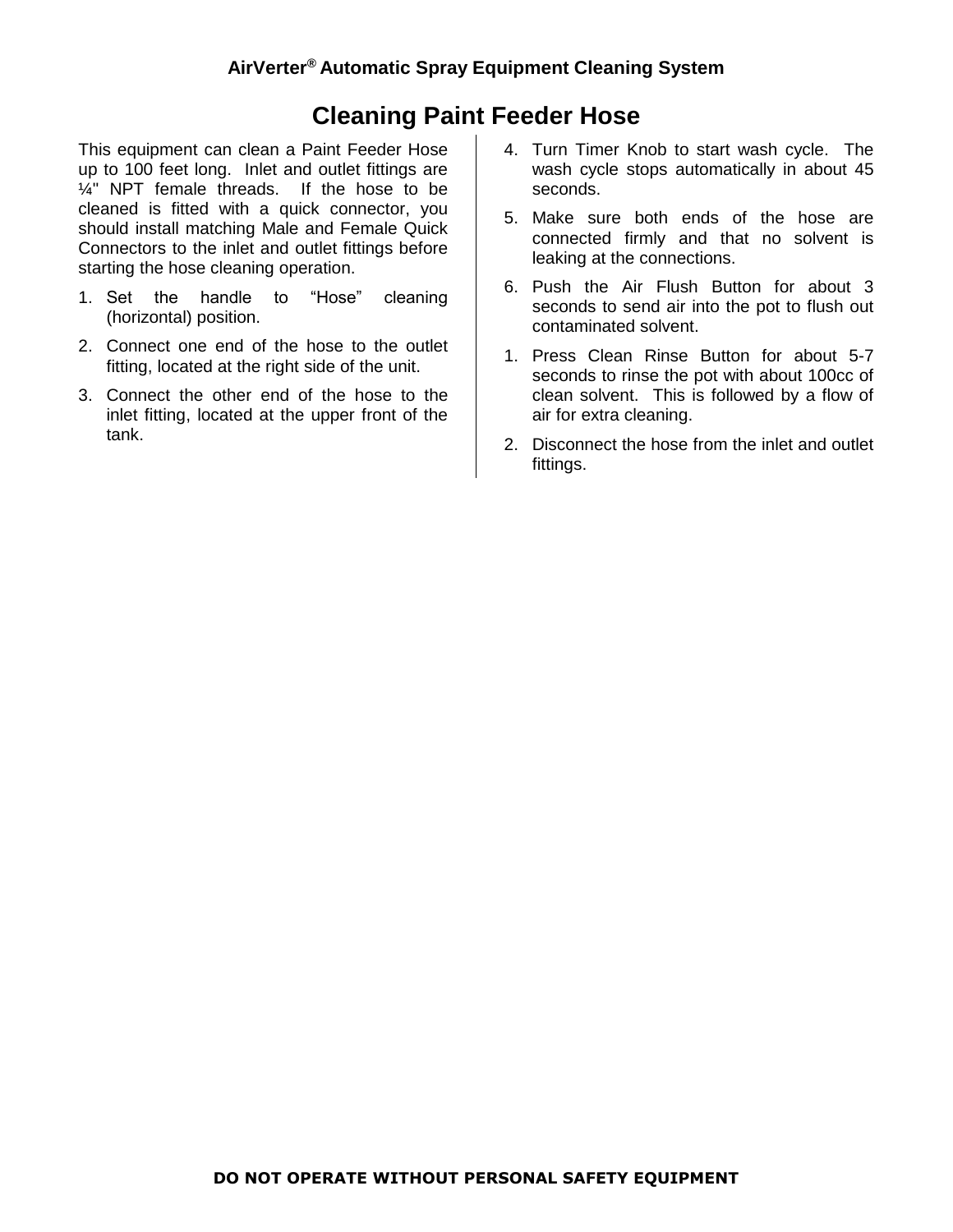

**UG-45V Illustrated Parts Breakdown**



**DO NOT OPERATE WITHOUT PERSONAL SAFETY EQUIPMENT**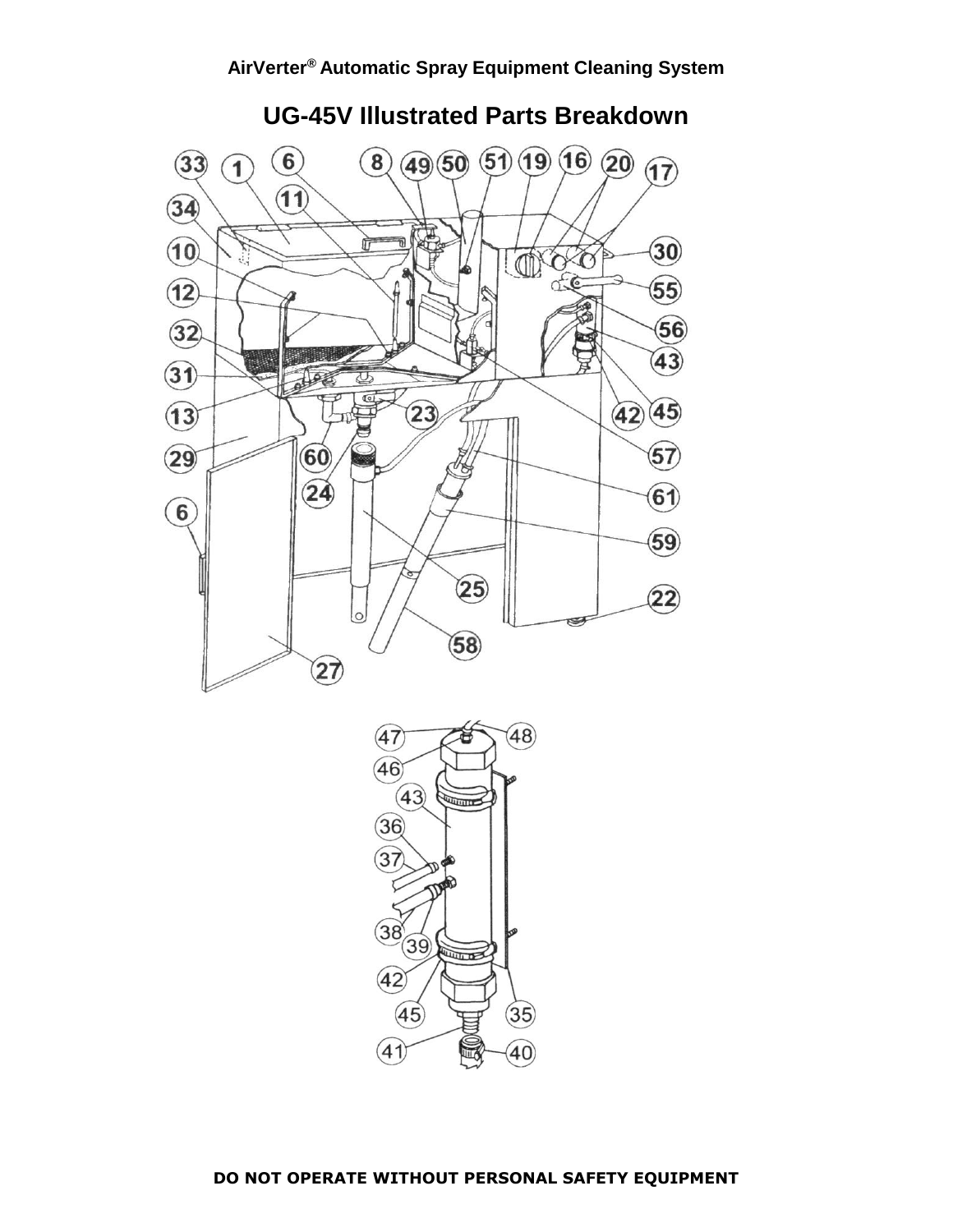#### **AirVerter® Automatic Spray Equipment Cleaning System**

# **Automatic Spray Equipment Cleaning System Parts List**

| Part# | <b>Description</b>                   |  |
|-------|--------------------------------------|--|
| 1     | Lid assembly                         |  |
| 6     | Lid / Door Handle                    |  |
| 8     | Lid Switch Plate, Adjustable         |  |
| 10    | <b>Delivery Tubes</b>                |  |
| 11    | Nozzle Adapter                       |  |
| 12    | Spray Jet Assembly                   |  |
| 13    | <b>Gun Cleaner Taper Nozzle</b>      |  |
| 16    | <b>Mechanical Timer Control Knob</b> |  |
| 17    | Air Rinse Control Knob               |  |
| 19    | <b>Mechanical Timer Assembly</b>     |  |
| 20    | <b>Air Rinse Valve Assembly</b>      |  |
| 22    | Adjustable Leveler Foot, Long        |  |
| 23    | <b>Stop Cock Valve Assembly</b>      |  |
| 24    | Quick Coupling Nipple (male)         |  |
| 25    | <b>Solvent Suction Pump Assembly</b> |  |
| 27    | Door Assembly, Complete              |  |
| 29    | <b>Base Cabinet</b>                  |  |
| 30    | Spray Gun Hanger Bar                 |  |
| 31    | Filter Pad (10 pack)                 |  |
| 32    | <b>Flame Retardant Screen</b>        |  |
| 33    | Lid Opening Stop Arm                 |  |
| 34    | <b>Stainless Steel Tank Assembly</b> |  |
| 35    | <b>Pump Mounting Bracket</b>         |  |
| 36    | Hose Clamp (7mm)                     |  |

| Part# | <b>Description</b>                |  |  |
|-------|-----------------------------------|--|--|
| 37    | Air Hose                          |  |  |
| 38    | Solvent Hose                      |  |  |
| 39    | Hose Clamp #4                     |  |  |
| 40    | <b>Hose Clamp</b>                 |  |  |
| 41    | Hose Barb, 3/8" x 1/8" NPT        |  |  |
| 42    | <b>Pump Clamp</b>                 |  |  |
| 43    | Main Pump, Dual Seals             |  |  |
| 45    | <b>Rubber Cushion</b>             |  |  |
| 46    | Hose Barb 1/4"                    |  |  |
| 47    | Hose Clamp                        |  |  |
| 48    | <b>Exhaust Silencer Tube</b>      |  |  |
| 49    | <b>Lid Switch Valve Assembly</b>  |  |  |
| 50    | <b>Fume Exhaust Tube Assembly</b> |  |  |
| 51    | <b>Toggle Switch Air Valve</b>    |  |  |
| 55    | <b>Valve Handle</b>               |  |  |
| 56    | Three-way Valve Assembly          |  |  |
| 57    | Four-way Valve Assembly           |  |  |
| 58    | <b>Rinsing Pump Assembly</b>      |  |  |
| 59    | <b>Tapered Plug Stopper</b>       |  |  |
| 60    | <b>Elbow Fitting</b>              |  |  |
| 61    | <b>Solvent Tube</b>               |  |  |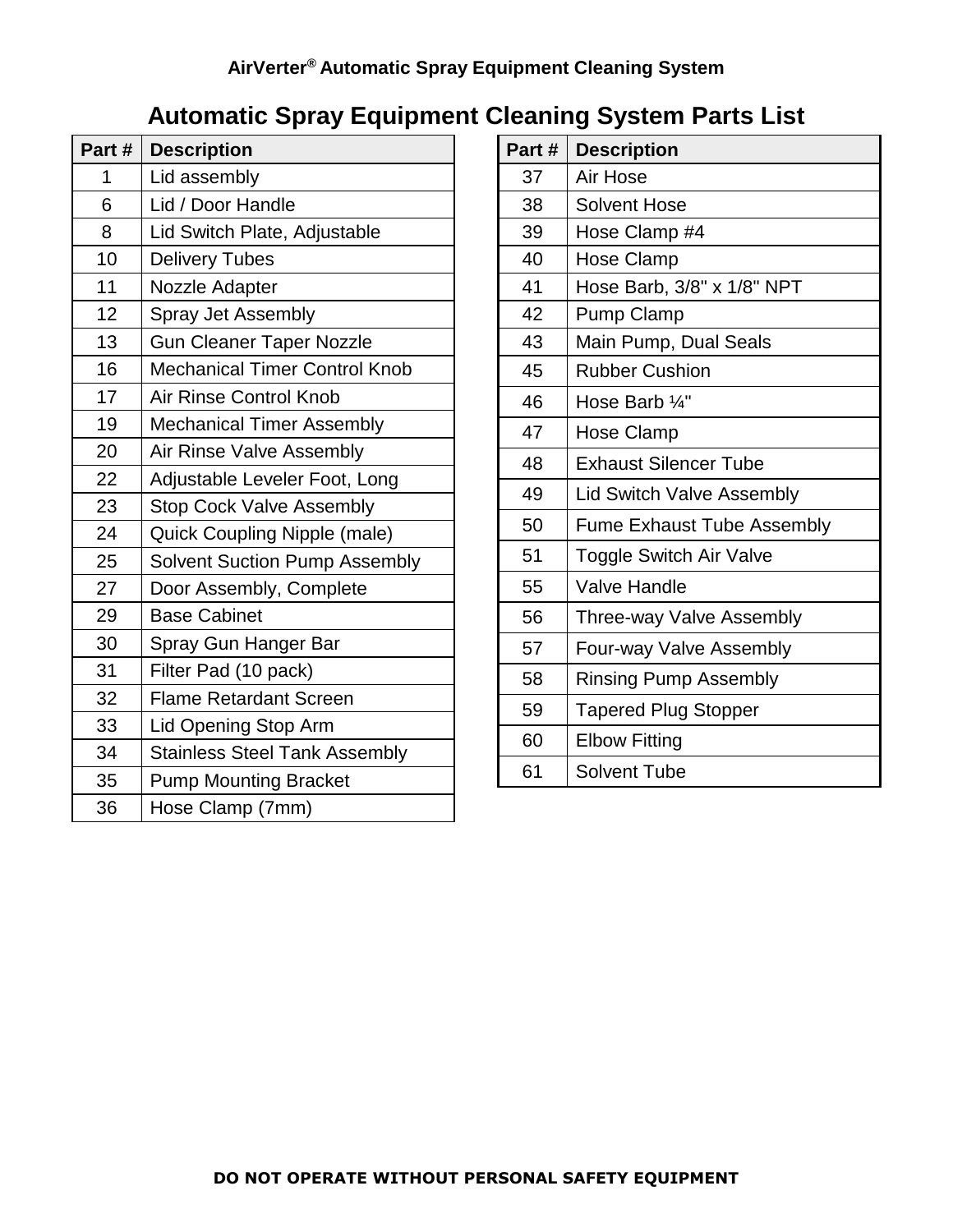# **WARNING**

#### **Disconnect all air and fluid hoses prior to performing any maintenance operation.**

#### **Daily Maintenance**

When the unit is not in use, drain solvent from the cleaning tank into the solvent container. Then close the drain valve. Keep spray gun cleaner and surrounding area clean at all times.

Always inspect the solvent storage compartment of the unit to ensure there is no leakage from the solvent containers. Open the drain to the solvent container before operating.

#### **Automatic Spray Equipment Cleaning System Troubleshooting Guide**

| <b>Trouble</b>                           | <b>Probable Cause</b>                                                                           | <b>Remedy</b>                                                                                                                  |
|------------------------------------------|-------------------------------------------------------------------------------------------------|--------------------------------------------------------------------------------------------------------------------------------|
| Little or no<br>washing action           | 1.<br>Low air pressure                                                                          | Increase air pressure to 75-85 P.S.I.<br>1.                                                                                    |
|                                          | Filter screen inside air inlet<br>2.<br>fitting clogged with debris                             | Disconnect air supply and clean the filter<br>2.<br>screen                                                                     |
|                                          | Blocked spray jet nozzles<br>3.                                                                 | 3.<br>Remove and clean                                                                                                         |
|                                          | Filter pad too dirty<br>4.                                                                      | Clean or replace filter pad<br>4.                                                                                              |
|                                          | Drain valve is closed and<br>5.<br>solvent is not draining                                      | 5.<br>Turn drain valve to open (vertical)<br>position                                                                          |
|                                          | Dirty solvent<br>6.                                                                             | Replace solvent<br>6.                                                                                                          |
|                                          | Pump defective<br>7.                                                                            | Repair/replace pump<br>7.                                                                                                      |
|                                          | Poppet in combination valve is<br>8.<br>stuck in closed position                                | Repair/replace combination valve<br>8.                                                                                         |
| Inside of spray<br>gun is not<br>cleaned | Trigger Lock Spring is not<br>1.<br>properly installed or paint valve<br>of spray gun is closed | 1.<br>Install Trigger Lock Spring/ensure paint<br>valve is open                                                                |
|                                          | 2. Spray gun not properly<br>installed onto cleaning nozzle                                     | Ensure paint gun is firmly installed and<br>2.<br>not too loose on cleaning nozzle. Use<br>suitable nozzle adapter as required |
| Solvent leaking<br>around tank lid       | Main seals of pump worn<br>1.                                                                   | Repair or replace pump<br>1.                                                                                                   |
|                                          | Air pressure too high<br>2.                                                                     | Decrease air pressure to 75-85 P.S.I.<br>2.                                                                                    |
| Timer spins back<br>to original position | 1 <sub>1</sub><br>Timer defective                                                               | 1.<br><b>Replace Timer</b>                                                                                                     |
| Timer not clicking                       | Timer defective<br>1.                                                                           | Replace Timer<br>1.                                                                                                            |
| Clean rinse does<br>not work             | Rinse Pump defective<br>1.                                                                      | <b>Replace Rinse Pump</b><br>1.                                                                                                |
|                                          | Clean Rinse Air Valve is<br>2.<br>defective                                                     | Replace Clean Rinse Air Valve<br>2.                                                                                            |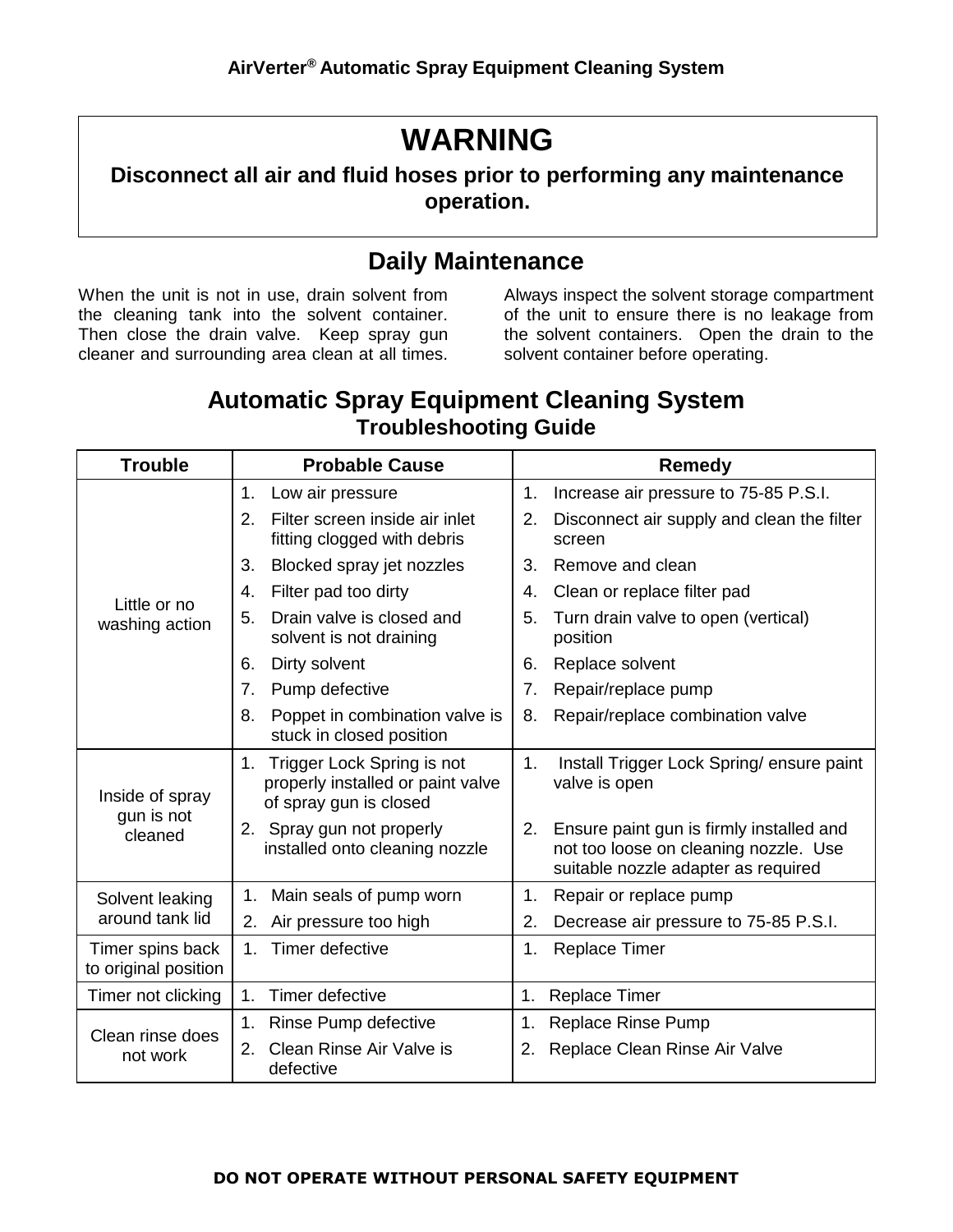#### **AirVerter® Automatic Spray Equipment Cleaning System**

| <b>Trouble</b>                                     | <b>Probable Cause</b>                                                    | <b>Remedy</b>                                      |
|----------------------------------------------------|--------------------------------------------------------------------------|----------------------------------------------------|
| Dirty solvent<br>moving into clean<br>solvent pail | <b>Combination Valve is defective</b><br>and leaking                     | Repair/replace Combination Valve<br>$\mathbf{1}$ . |
| Solvent leaking<br>from air rinse<br>valve         | One-way check valve in the<br>Combination Valve is defective             | Repair/replace Combination Valve<br>1.             |
|                                                    | One-way Check Valve in the<br>2.<br>Check Valve Assembly is<br>defective | Repair/replace One-way Check Valve                 |

#### **Diagnostic Procedures**

When the pump does not work and there is no obvious defect such as excessive air leaking out of the exhaust pipe at the top of the pump try the following:

- 1. Disconnect the air hose from the pump Air Inlet (cut close to pump if necessary). Turn the timer "On".
- 2. If air blows out of air hose leading from the timer when the timer is turned on and stops when timer is turned off, the timer is working, but the pump may be defective.
- 3. Using a hand blowgun, apply air pressure to the Air Inlet of the pump. If the pump works normally, there may be a kink or blockage in the air line.
- 4. When the timer is working normally and the solvent pail is full, but no solvent comes out of the spray jets, either the pump is defective or the suction line before the pump is blocked.
- 5. Disconnect Suction Pump Assembly from the bottom of the tank. Check the suction vacuum of the pump by testing the suction inlet of Suction Pipe Assembly for a vacuum. If no vacuum is present the pump is defective and must be repaired/replaced.
- 6. If strong vacuum is present, the pump is operating correctly and the problem may be due to a blockage in the suction hose or suction pipe. Disconnect the suction hose (black) at the suction pipe and test for vacuum by closing the end of the suction hose.
- 7. If no vacuum is present, the suction hose is blocked and must be cleaned or replaced.
- 8. If strong vacuum is present, the blockage is probably in the suction pipe assembly. Remove the blockage by blowing air into air barb of the suction pipe assembly.